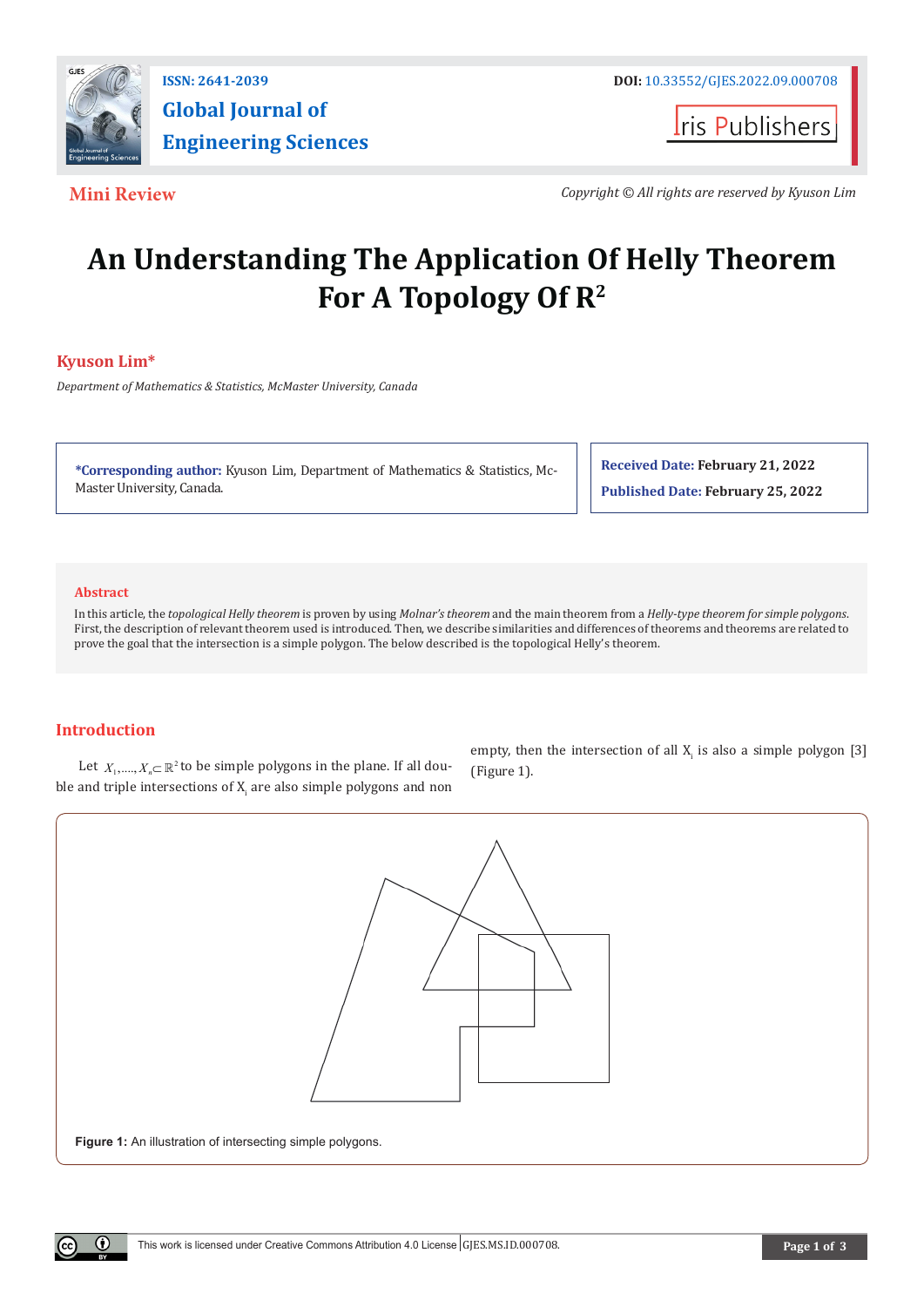#### **Definition**

A *simple polygon* is defined to be connected without holes, simply connected finite union of convex polygons.

#### **A Description of Theorem**

The definition and description are based on "*A Helly-type Theorem for simple polygons*" and "*A Helly-type theorem for Intersections*  *of compact connected sets in the plane*" by Marilyn Breen [1,2].

#### **Definition**

A planar set S is simply connected if for every simple closed curve λ in *S* and every point q in the bounded region determined by the  $λ$ , *q* belongs to *S* (Figure 2).



While the convex set allows only straight lines, the path connected in the simple polygon can be any curves for two distinct points. As simple polygons are not necessarily convex sets, the classic Helly theorem is not applicable. However, we proceed to use compact sets and theorems to show for the intersection of simple polygons.

**Theorem:** (Molnar's theorem) If  $C = \{C_1, ..., C_n\}$  is a family of *simply connected compact sets* in the plane such that every two (not necessarily distinct) sets of C have a *nonempty intersection*, then

 $\bigcap_{i=1}^n C_i \neq \emptyset$  and *simply connected*.

**Theorem:** (98')  $\Leftrightarrow$  (the main theorem)

- Every two (not necessarily distinct) sets of *C* have a connected union and every three (not necessarily distinct) sets of *C* have a *simply connected union*.
- • *C* is a family of *simply connected sets* such that every two (not necessarily distinct) sets of *C* have a *connected intersection* and every three (not necessarily distinct) sets of *C* have a *nonempty intersection*.

Part (1) implies (2) using *Lemma 1* and *Lemma 2*. Part (2) implies (1) using Proposition 1 applied by the *Lemma 3*.

**a.** Lemma 1: Let  $C_1$  and  $C_2$  to be compact connected sets in the plane. If  $C_1 \cup C_2$  is simply connected.

**b.** Lemma 2: For  $C_1$ ,  $C_2$ ,  $C_3$  nonempty compact connected sets in the plane, if every two of these sets have a connected union and all three sets have a simply connected union, then

 $C_1 \cap C_2 \cap C_3 \neq \emptyset$ .

**c. Lemma 3:** Let  $\lambda$  be a simple closed curve in the plane, with point q in the bounded region determined by  $\lambda$  and point r in the unbounded region determined by λ.

Let  $\mu_1$ ,  $\mu_2$ ,  $\mu_3$  be simple closed curves from q to r, with  $\lambda \cap \mu_1$ finite for  $1 < i < 3$  and  $\lambda \cap \mu_i \cap \mu_j \neq \emptyset$ , for  $1 \le i \le j \le 3$ . Then, for some point  $b_1 \in \mu_1 \cap \lambda$  is in a bounded region determined by  $\mu_2 \cup \mu_3$ .

In summary, for three different closed curve connecting points  $q \in \lambda$  to r we are able to find a point  $b_1$  that is the intersection of  $\mu_1$ and λ bounded inside the connected region of  $\lambda_i \cup \lambda_j$ . Note that the point  $b_1$  from  $\lambda \cap \mu_i$  does not belong to  $\lambda \cap \mu_i \cap \mu_j \neq \emptyset$  . This means there are three cases to find the point  $b_1$  from  $\mu_1 \cap \lambda$  defined in  $\mu_1 \cup \mu_2$  or  $\mu_1 \cap \lambda$  defined in  $\mu_1 \cup \mu_2$  or  $\mu_3 \cap \lambda$  defined in  $\mu_1 \cup \mu_2$ .